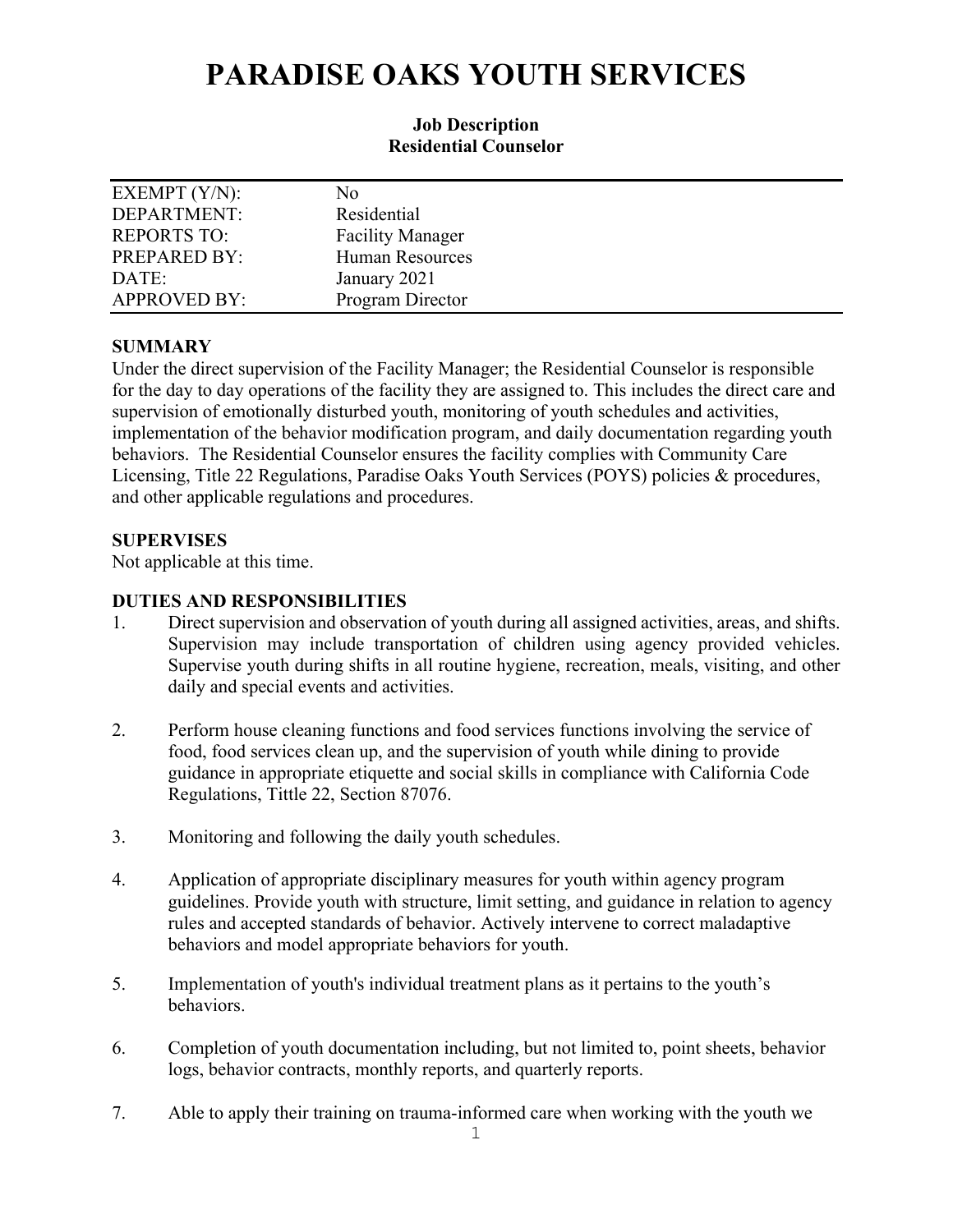serve.

8. Completion of other duties consistent with the above as assigned by direct supervisor.

# **QUALIFICATIONS**

Bachelor of Arts or Sciences degree

# **OR**

A valid Child Development Teaching Permit

# **OR**

Completed 12 semester units of Early Childhood Education, Adolescent Development, or Foster and Kinship Care Education and have at least 100 hours of experience working with youth.

# **OR**

A valid certificate as an Alcohol Counselor, Drug Counselor or Alcohol and Drug Counselor, and have a least 100 hours of experience working with youth. **OR**

A valid vocational training certificate, credential, or documentation demonstrating that the individual is a trade journeyperson who instructs youth in vocational skills and have at least 100 hours of experience working with youth as a mentor, athletic coach, teacher, vocational coach, tutor, counselor, or other relevant experience as determined by the department.

# **OR**

Previously been employed as a full time staff or served as a volunteer at a group home, short-term residential therapeutic grogram, or substance abuse treatment program for at least one year.

# **AND**

Shall be at least 21 years of age.

# **ADDITIONAL QUALIFICATIONS**

- 1. Must be able to interrupt physical altercations, respond to injury and/or life-threatening crises, hear interactions among youth or call for assistance from staff, to walk, run, climb, lift 25 lbs., speak clearly, give clear and concise directions, and use their mental faculties to make appropriate judgments in all areas that affect major life activities of child care and protection.
- 2. Successful completion of Pro-ACT certification within 3 months of employment.
- 3. Valid California Driver's License required; must meet agency requirements for driving a van.

# **WORKING CONDITIONS**

The Residential Counselor position requires the person to communicate effectively and be flexible in work schedule to provide optimal hands-on training. Work may require frequent weekend and evening work.

# **NON-EXEMPT STATUS**

The position is a non-exempt as defined under Order 5-2001, Department of Industrial Relations, Public Housekeeping Industry.

# **DOCUMENTATION OF HOURS**

Time cards are to be completed and submitted for actual hours worked. This is a non-exempt